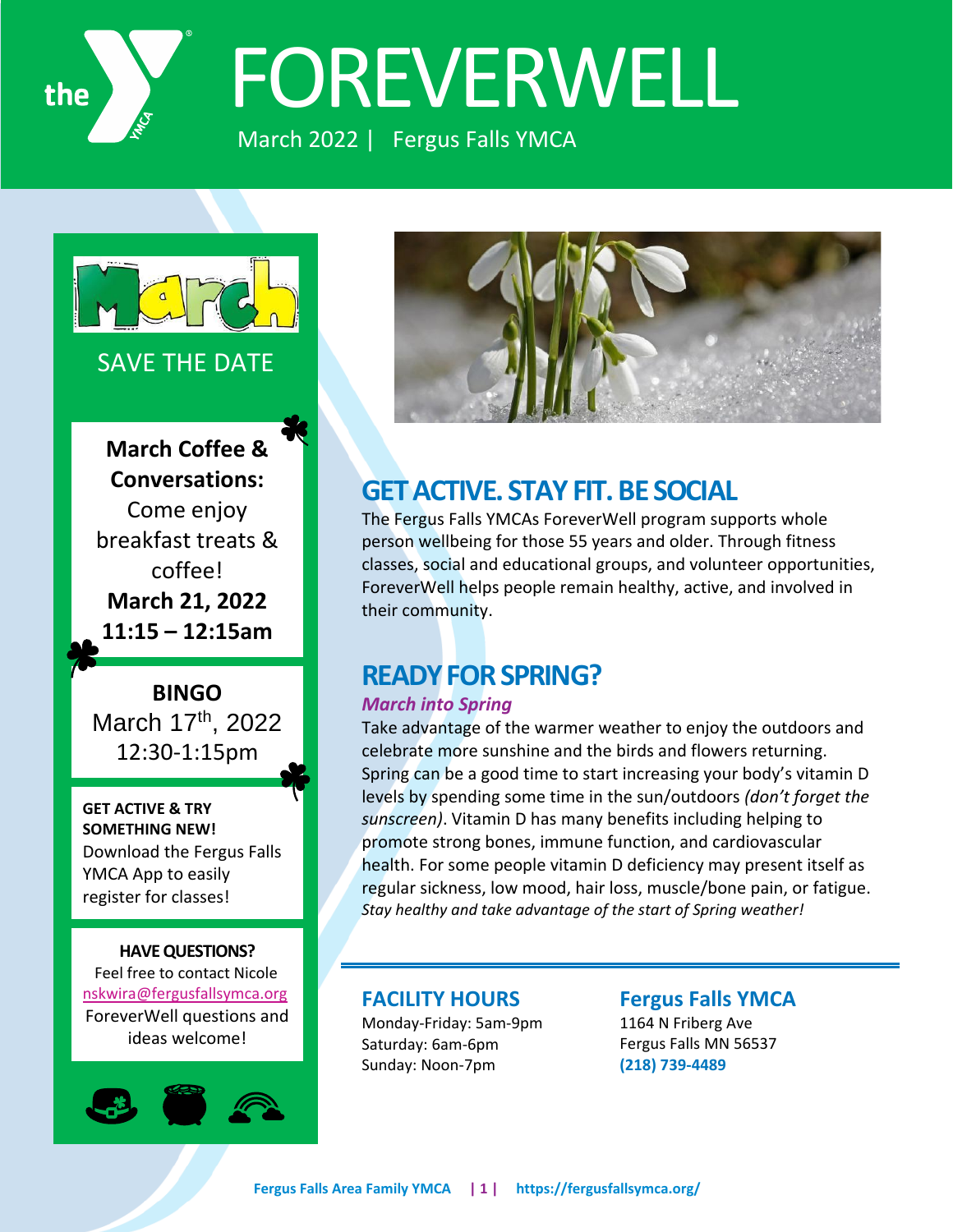## **GROUP EXERCISE CLASSES TO TRY**



Here at the Fergus Falls Area YMCA we have a wide variety of group fitness to meet the interests of those we serve. Here are some classes we would like to highlight for our ForeverWell members. All classes are Free with your YMCA Membership! Registration In advance is required.

#### **Download the Fergus Falls YMCA App to easily register for classes!**

#### Monday:

8:30am: Combined Water Fitness 9am: Beginner's Pickleball 9:30am: Morning Yoga 10:30pm: SAIL/Silver Sneaker Classic 11:00am: Tai Ji Quan Tuesday:

8am: Functional Fitness 9:45am: Aqua Energy 11:15am: Silver Sneaker Yoga Wednesday:

8:30am: Combined Water Fitness 9am: Beginner's Pickleball 9:30am: Morning Yoga 10:30pm: SAIL/Silver Sneaker Classic 11:00am: Tai Ji Quan Thursday:

8am: Functional Fitness

9:45am: Aqua Energy 11:15am: Silver Sneaker Yoga Friday:

8:30am: Combined Water Fitness 9am: Beginner's Pickleball 9:30am: Morning Yoga 10:30pm: SAIL/Silver Sneaker Classic 11:00am: Tai Ji Quan

SCHEDULE IS SUBJECT TO CHANGE.

# **Tips for Staying Motivated to Exercise**

**Find simple ways to make exercise fun and enjoyable**

**Find ways to fit exercise into your day**

**Make exercise a social activity**

**Keep track of you exercise progress**

**We can help! Reach out if you are interested in joining a class to make exercise more fun and social. We can also help find ways for you to track progress!**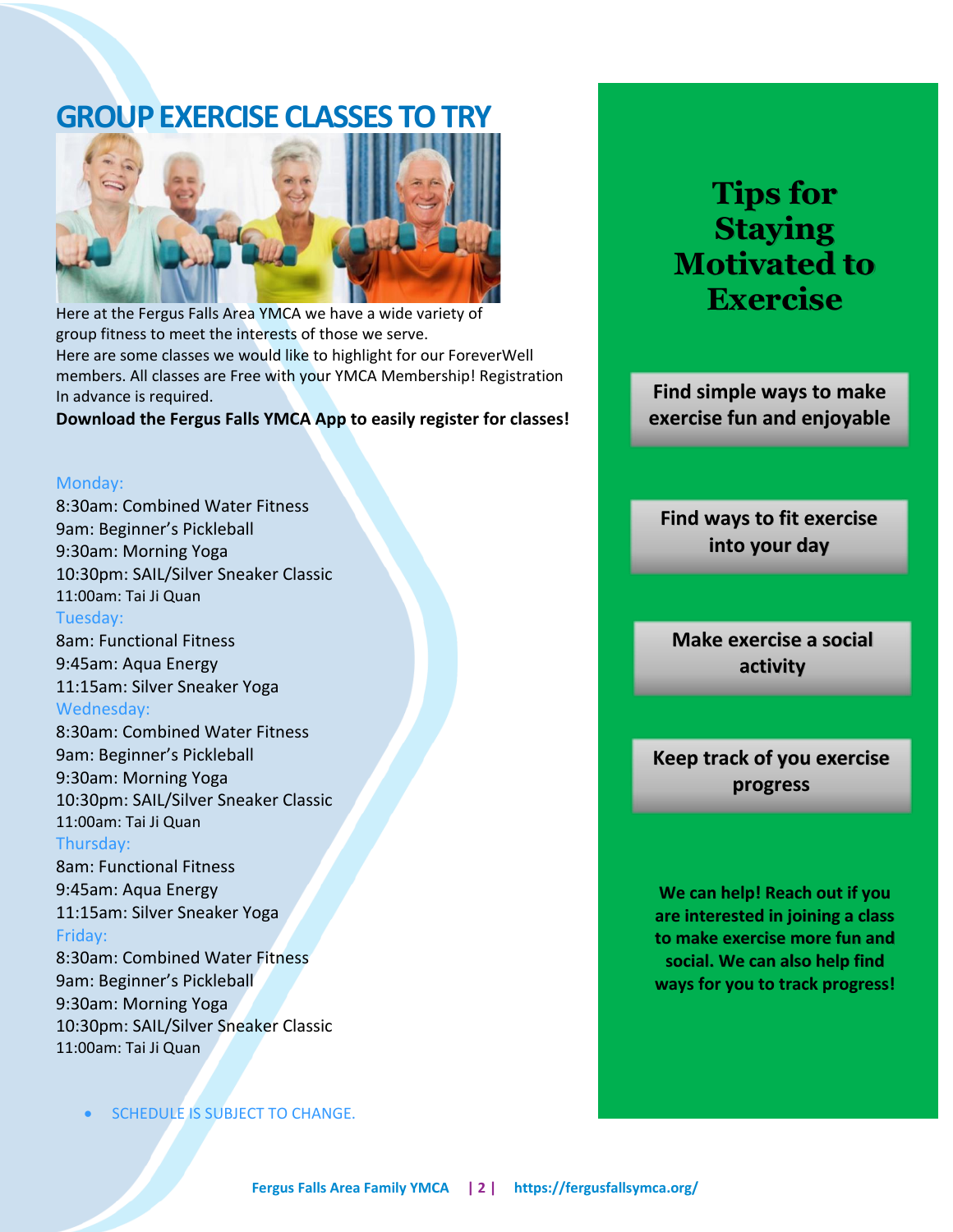| <b>MONDAY</b>                                                                                    | <b>TUESDAY</b>                           | <b>WEDNESDAY</b>                   | <b>THURSDAY</b>                                                                                      | <b>FRIDAY</b>                                                                       |
|--------------------------------------------------------------------------------------------------|------------------------------------------|------------------------------------|------------------------------------------------------------------------------------------------------|-------------------------------------------------------------------------------------|
| <b>NEW &amp;</b><br><b>One-Time</b><br><b>Events for</b><br><b>February</b>                      | 1<br>2:30-4:00pm<br><b>Senior Cards</b>  | $\overline{2}$                     | 3<br>2:30-4:00pm<br>Senior Cards                                                                     | 4                                                                                   |
| $\overline{7}$<br>11:00-12:00pm<br>Tai Ji Quan                                                   | 8<br>2:30-4:00pm<br><b>Senior Cards</b>  | 9<br>11:00-12:00pm<br>Tai Ji Quan  | 10<br>2:30-4:00pm<br>Senior Cards                                                                    | 11<br>11:00-12:00pm<br>Tai Ji Quan                                                  |
| 14<br>11:00-12:00pm<br>Tai Ji Quan                                                               | 15<br>2:30-4:00pm<br><b>Senior Cards</b> | 16<br>11:00-12:00pm<br>Tai Ji Quan | 17<br><b>St. Patrick's</b><br>Day <b>*</b><br><b>St. Patrick's</b><br><b>Day BINGO</b><br>12:30-1:15 | 18<br>11:00-12:00pm<br>Tai Ji Quan                                                  |
| 21ForeverWell<br>Coffee &<br><b>Conversations</b><br>11:15-12:15<br>11:00-12:00pm<br>Tai Ji Quan | 22<br>2:30-4:00pm<br>Senior Cards        | 23<br>11:00-12:00pm<br>Tai Ji Quan | 24<br>2:30-4:00pm<br>Senior Cards                                                                    | 25<br>11:00-12:00pm<br>Tai Ji Quan                                                  |
| 28<br>11:00-12:00pm<br>Tai Ji Quan                                                               | 29                                       | 30<br>11:00-12:00pm<br>Tai Ji Quan | 31                                                                                                   | Register with Stacey at<br>Stacey@fergusfallsymca.org for<br>the Tai Ji Quan class. |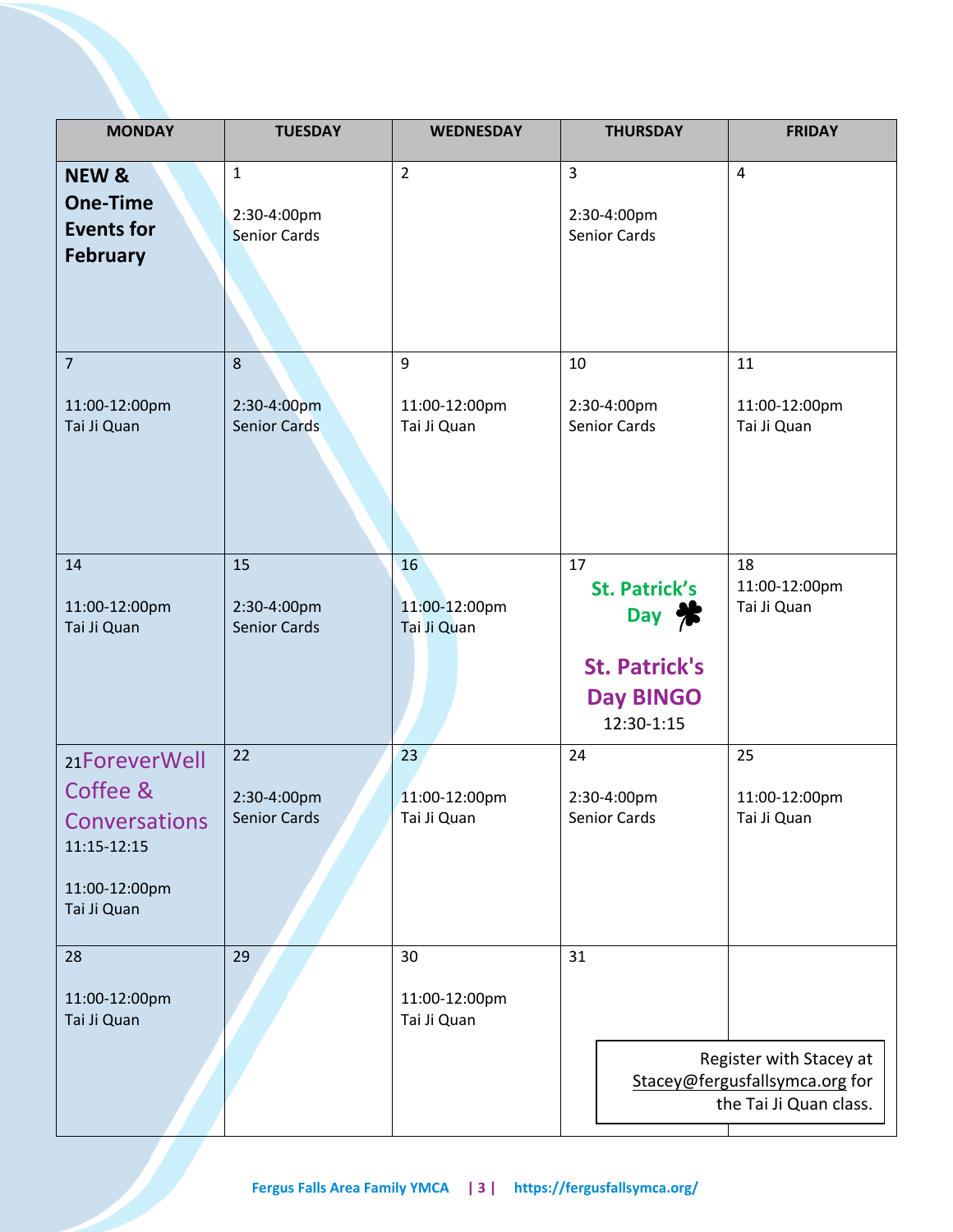# **WHAT'S HAPPENING IN FOREVERWELL**

# **FOREVERWELL COFFEE & CONVERSATIONS**

Monday, March 21<sup>st</sup>, 11:15-12:15am Pool Observation Room

Join the ForeverWell group and celebrate the start of Spring with some breakfast treats and great company! Remember to register!





**Grab some friends and stop by for Senior Cards each Tuesday & Thursday from 2:30-4:00pm** Pool Observation Room

========================

## **FOREVERWELL BINGO**

Thursday, March 17th, 12:30-1:15pm Community Room

Join the ForeverWell group and test your luck with bingo for a chance to win gift cards to local places! Please register online or stop by the front desk to get signed up.

# **Class Desciptions & Updates**

# **SAIL/SILVER SNEAKER CLASSIC**

Classes March 7th – April 29th IN PERSON at YMCA:

#### Monday & Wednesday & Friday 10:30-11:30am

Have fun and move to the music through a variety of exercises designed to increase muscular strength, range of motion and activities of daily living. This class can also reduce the risk of falling for participants. Hand-held weights, elastic tubing with handles and balls are offered for resistance and a chair is used for seated and/or standing with support.

# **TAI JI QUAN**

Monday & Wednesday & Friday 11:00-12:00pm Classes starting March 7th!

Try out this fun new class for better balance! Remember to register with Stacey at Stacey@fergusfallsymca.org for the Tai Ji Quan class.



Register for some fun BINGO and change to WIN! Thursday, March 17th, 12:15-1:15pm



Check out the schedule and register for Tai Ji Quan! Moving for Better Balance